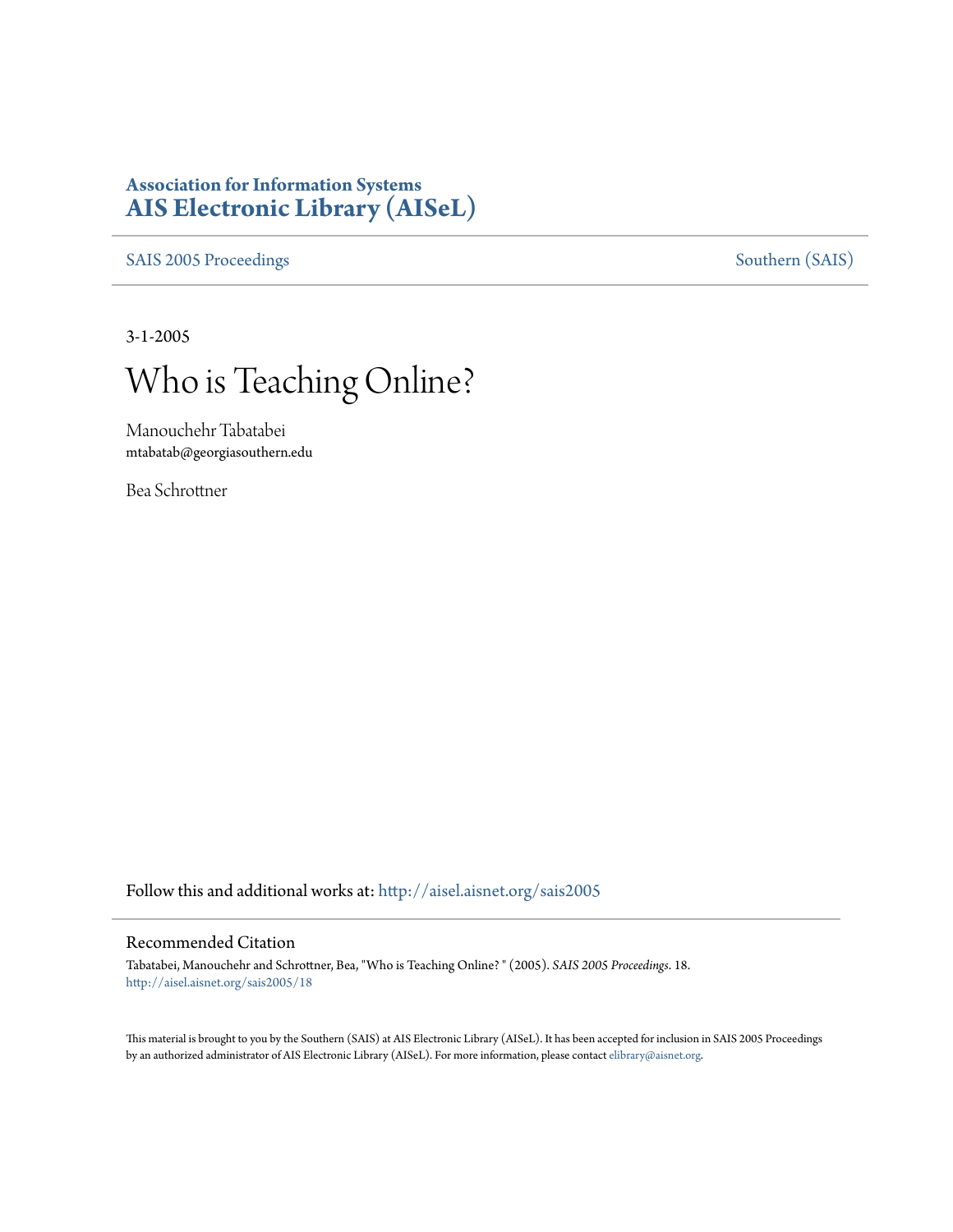# **WHO IS TEACHING ONLINE?**

**Manouchehr Tabatabaei Georgia Southern University**  [mtabatab@georgiasouthern.edu](mailto:mtabatab@georgiasouthern.edu)

> **Bea Schrottner University of Munich**  [beantje@aol.com](mailto:beantje@aol.com)

#### **Abstract**

*The number of courses offered online is constantly increasing at institutions of higher education. One main issue surrounding online courses is the quality of education when it is compared to in-class teaching. All parties involved should be concerned about this: The institutions, including faculty and administrators, must consider if there is a possible lack of learning of students enrolled in online courses compared to in-class courses. The concern of students is the impact of online courses on their career opportunities and advancement. The concern of employers might be the quality of potential employees with only online courses on their transcripts.* 

*Many factors can impact the quality of online courses which include the adopted technology, the institution's infrastructure, administrative buy-in, administrative support of faculty, communication between faculty and administrators, faculty motivation and incentives. One important factor that is not given much attention is the qualification of individuals who are in charge of offering an online course, faculty. Offering an online course involves two important components: preparation of materials and delivery.* 

*The purpose of this study is to investigate who is teaching in online education. An online survey of faculty teaching online courses is conducted for the purpose of this investigation.*

**Keywords**: Online education, Quality of education

#### **Introduction**

Institutions of higher education are adopting online education for many reasons, one of which is competition. Many institutions pursue online education quickly to answer to competition, and therefore do not prepare themselves sufficiently for this line of education. Many consequently lack a long-term strategic plan for this major transition. However, a strategic plan is needed to properly define the technology and infrastructure to be used. A plan is needed for the communication between faculty and administrators to ensure they are on the same page. Last but not least, plan is needed for identifying who should teach online courses. A quick move often entails the hiring of part-time adjunct faculty members and the reliance on tenure-track faculty members who are fresh PhDs for offering online course. However, the blessing and involvement of senior tenured faculty may be needed to ensure the quality of online courses in institutions of higher education. Faculty members, who have been around for many years, know the environment and culture of the institution, and their substantial experience might make them more qualified to offer online courses.

The purpose of this study is to emphasize the importance of who is teaching online courses. A survey of faculty members teaching online courses will be conducted to answer the research question: Does the experience of faculty members impact the quality of an online course?